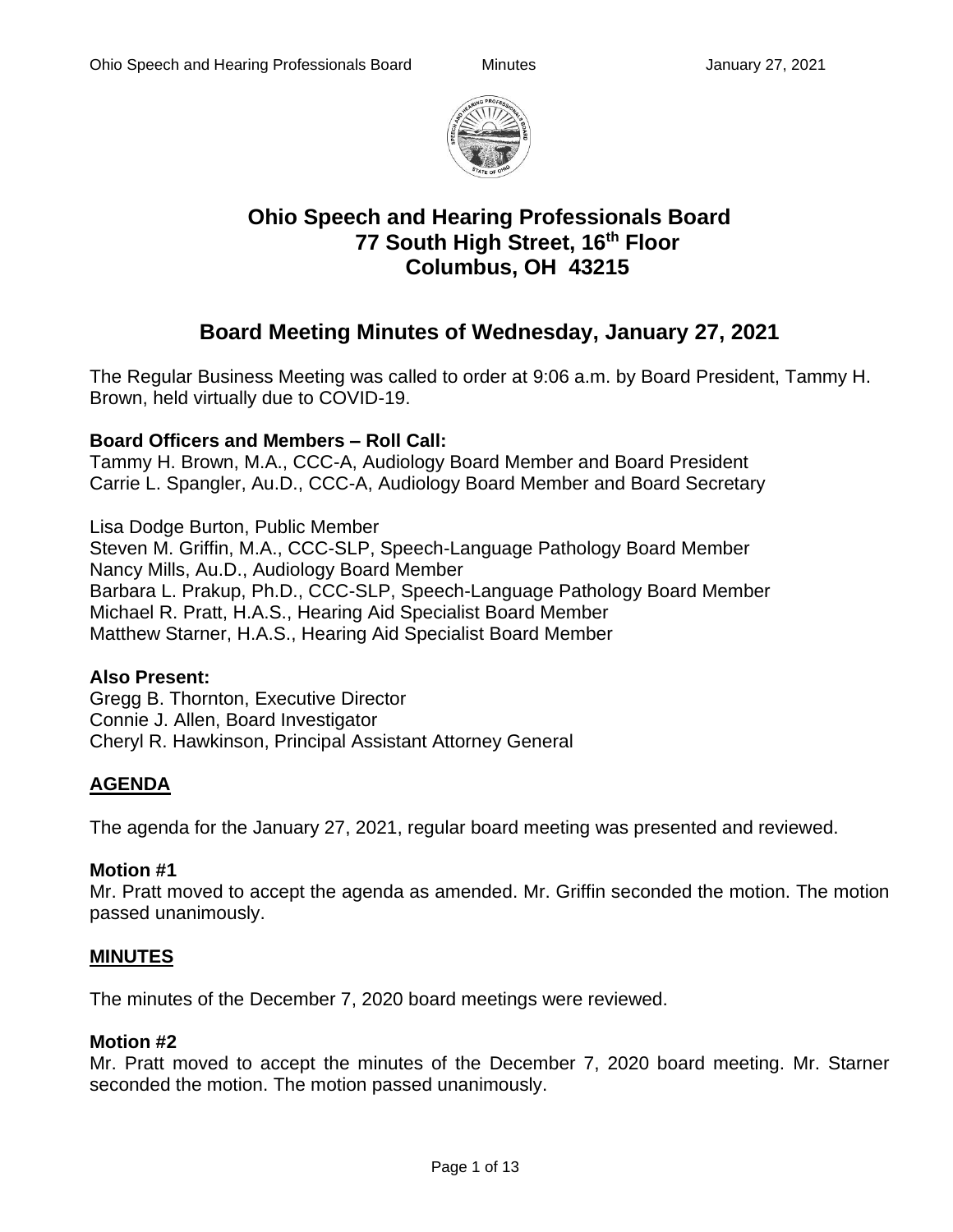## **BOARD PRESIDENT'S COMMENTS**

Tammy Brown welcomed everyone to the meeting and expressed appreciation for the board members' continued teamwork and dedication. She welcomed Dr. Nancy Mills, Au.D. to the Board, whose term commenced on January 1, 2021. She thanked Dr. Karen Mitchell, Au.D., for her service on the Board. Dr. Mills introduced herself to everyone. Dr. Mills has been a licensed audiologist in Ohio since 1997. She is Clinical Services Director at the Hearing Speech and Deaf Center of Greater Cincinnati. Ms. Brown also congratulated the Board's investigator, Connie Allen, on receiving the 2020 President's Award from the Ohio Investigator's Association. She thanked the board staff for their continued teamwork during the COVID-19 pandemic.

## **EXECUTIVE DIRECTOR'S REPORT**

Mr. Thornton submitted a written report of significant activities occurring since the last Board meeting. He provided updates regarding:

- Significant meetings, presentations, and events
- Legislative and media contacts
- Year-to-date revenue and expenditures for FY 2021
- **EXECUTE:** Significant legislation
- COVID-19 updates
- ASLP-IC Interstate Compact
- **EXEC** Licensure renewal campaign
- Board appointments
- **Ethics Financial Disclosure Statements**
- Tammy Brown elected to the Board of Directors for the National Council of State Boards of Examiners for Speech-Language Pathology and Audiology (NCSB)

## **RECONSIDERATION OF GINA NOW ADJUDICATION ORDER**

The Board considered a request from Ms. Gina Now's attorney for reconsideration of the adjudication order the Board issued in the matter of Gina Now, IL.03216; Case No. 2020-5629 on December 11, 2020.

The Board opened the record at 10:01a.m. and concluded at 10:50 a.m.

The Board took a recess at 10:57 a.m. for the purpose of having quasi-judicial deliberations in the matter of Gina Now, IL.03216; Case No. 2020-5629 and returned to public session at 12:45 p.m.

The Board considered a request for reconsideration of its adjudication order issued on December 11, 2020 in the Matter of Gina Now, IL.03216; Case No. 2020-5629.

After consideration of all of the testimony, mitigation, documents and exhibits, the Board hereby modifies its December 11, 2020 adjudication order in Case No. 2020-5629.

The Findings of Fact are modified as follows:

- 1. Ms. Now is a licensed Hearing Aid Fitter.
- 2. Ms. Now failed to respond to a lawful request of the Board within thirty days.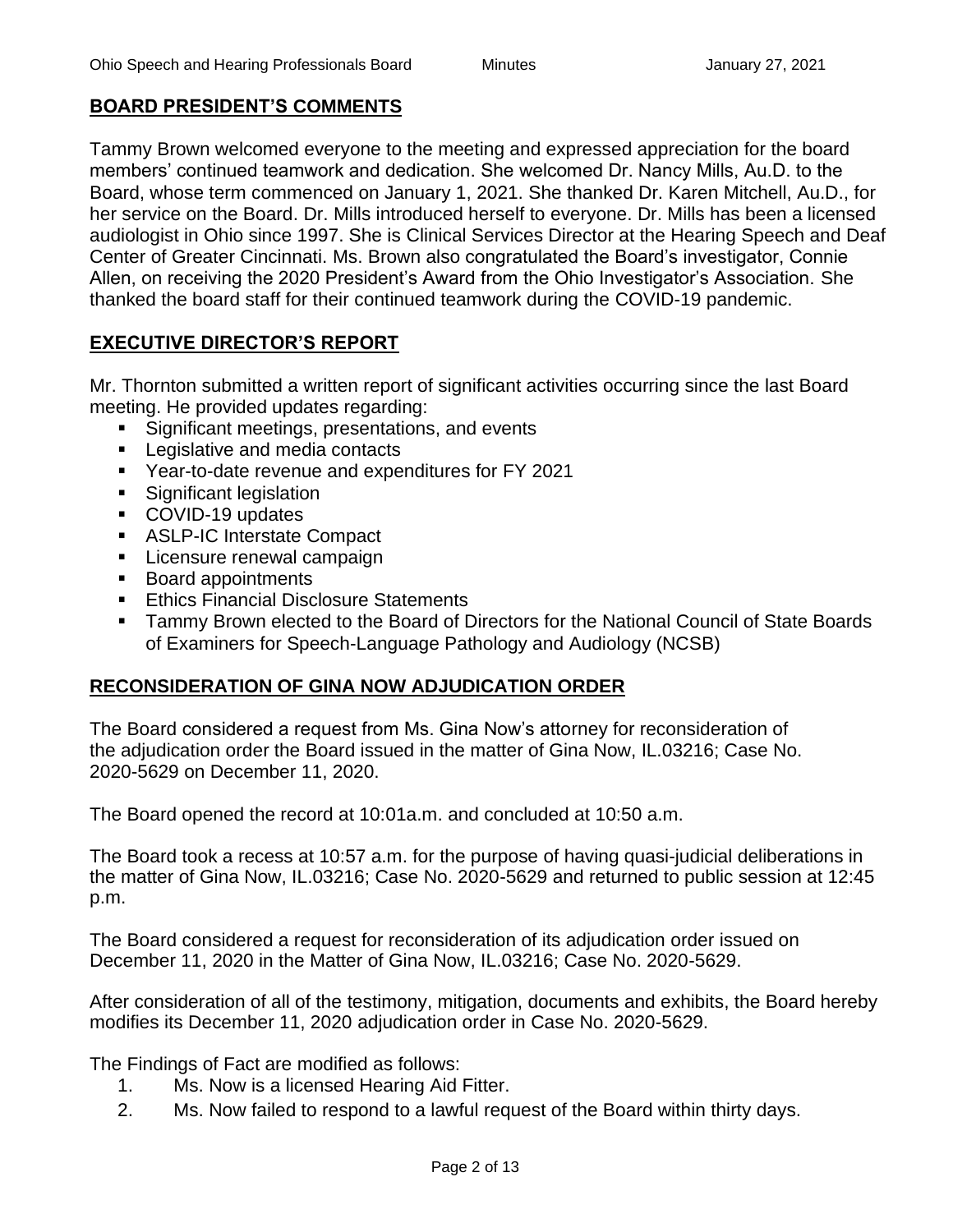- 3. Ms. Now has submitted an affidavit attesting that she has not practiced as a hearing aid fitter during the indefinite suspension.
- 4. Ms. Now has completed the thirty hours of continuing education, including two hours in ethics as set forth in the Board's December 11, 2020 adjudication order.
- 5. The Board has considered Ms. Now's January 18, 2021 letter to the Board.
- 6. The Board has considered Ms. Now's mitigation.

The Conclusions of Law are hereby modified as follows:

1. Ms. Now failed to respond to a lawful request of the Board in violation of Ohio Rev. Code section 4747.12(A)(19) and Ohio Admin. Code rule 4747-1-23(C)(1)(d)(ii).

The Board reaffirms its Order issued on December 11, 2020 as follows:

- 1. The Board hereby INDEFINTELY SUSPENDS Ms. Now's hearing aid fitters license.
- 2. Ms. Now may reapply for reinstatement of her hearing aid fitters license after one year from the date of the Adjudication Order issued on December 11, 2020. Prior to reinstatement, Ms. Now shall:
	- . complete thirty hours of continuing education which two hours must be completed in Ethics. The thirty hours of continuing education shall not be counted towards Ms. Now's continuing education requirements for her renewal of her reinstated license;<sup>1</sup>
	- a. complete and pass the Board's jurisprudence examination;
	- b. submit an affidavit attesting that Ms. Now has not practiced as a hearing aid fitter; including seeing patients; and
	- c. submit a statement with her application for reinstatement indicating why the Board should reinstate her license. The statement should address how Ms. Now will ensure consumer protection by following the Board's laws and rules and respond to the Board's lawful requests for information in a timely manner.
- 3. Ms. Now's continuing education hours shall be audited indefinitely for as long as she holds an active hearing aid fitters license. Ms. Now shall submit proof of successfully completing her continuing education at the time she renews her license.
- 4. Ms. Now shall have no further violations of Chapter 4744 and 4747 of the Ohio Revised and Administrative Code Chapters.

## **Motion #3**

Mr. Starner moved to accept the Board's modified Adjudication Order in the Matter of Gina Now, IL.03216; Case No. 2020-5629. Dr. Mills seconded the motion. The board voted on the motion to accept the order by roll call as follows: Ms. Burton: Yes; Mr. Griffin: Yes; Dr. Mills: Yes; Dr. Prakup: Yes; Mr. Pratt: Abstain; Dr. Spangler: Yes; Mr. Starner: Yes; and Ms. Brown: Yes

<sup>&</sup>lt;sup>1</sup> The Board acknowledges that Ms. Now has completed this condition of the December 11, 2020 Adjudication Order.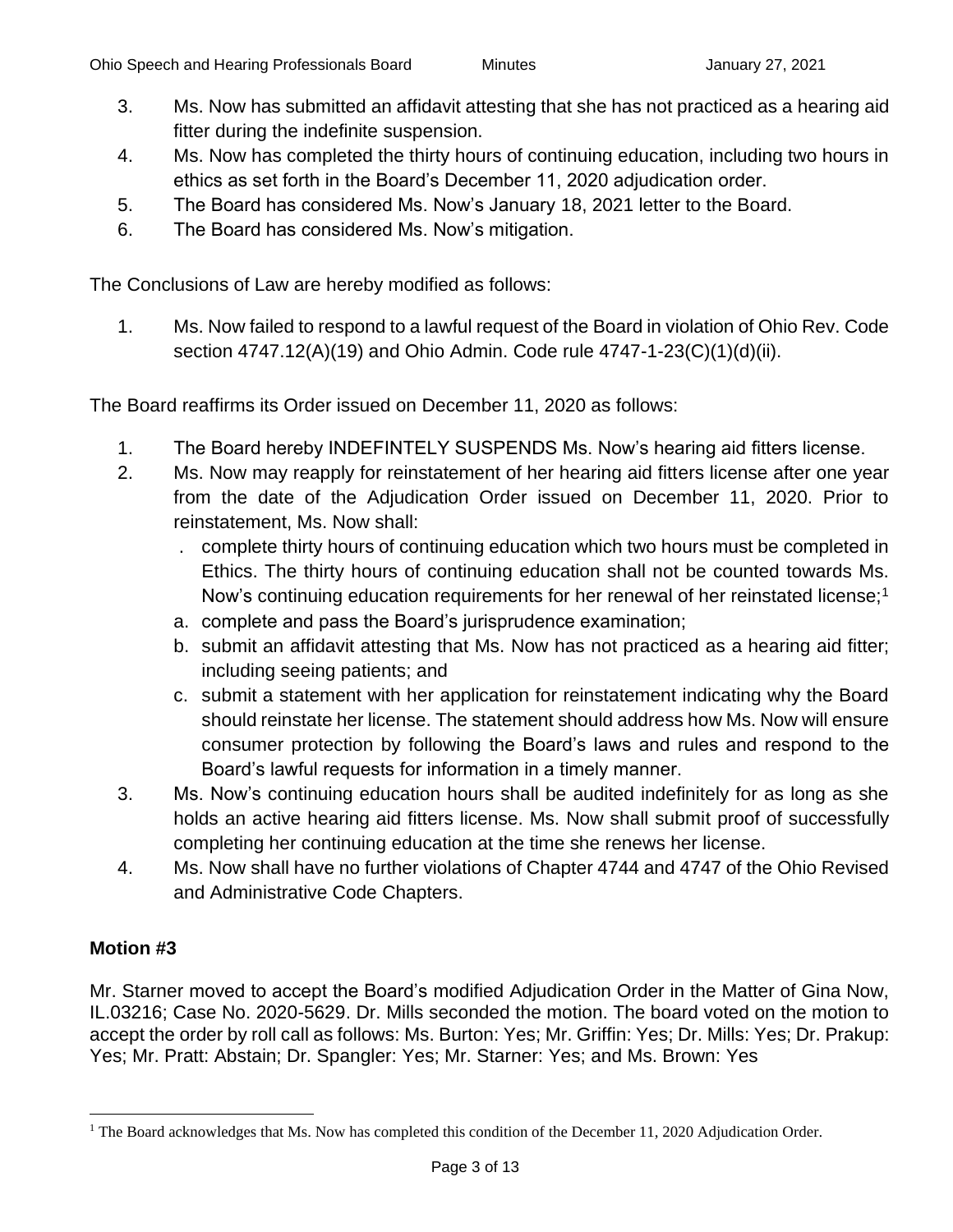## **ASSISTANT ATTORNEY GENERAL'S REPORT – Cheryl R. Hawkinson, Principal Assistant Attorney General**

Ms. Hawkinson updated the Board on HB 442, which eliminated the Ohio Department of Education's pupil service license and changed the license to a registration requirement. She updated the Board on HB 436, which created the Ohio Dyslexia Committee and requires the Board to determine a selection process and appoint a qualified speech-language pathologist. She also updated the Board on HB 236 which is referred to as the Fresh Start Act.

## **INVESTIGATIONS**

## **EXECUTIVE SESSION**

#### **Motion #4**

Ms. Burton moved to enter Executive Session for the purpose of discussing investigation of charges or complaints against a licensee, regulated individual, or an applicant for the purpose of disciplinary action pursuant to R.C. §121.22.(G)(1), and which requires that such matters be kept confidential under R.C. §121.22(G)(5). Mr. Starner seconded the motion, which passed by roll call vote as follows: Ms. Burton: yes; Mr. Griffin: yes; Dr. Mills: yes; Dr. Prakup: yes; Mr. Pratt: yes; Dr. Spangler: yes; Mr. Starner: yes; and Ms. Brown: yes.

The Board went into Executive Session at 1:22 p.m. and invited Board staff to remain in attendance. The Board also invited the Assistant Attorney General to remain in attendance.

The Board returned to Public Session at 1:35 p.m.

#### **B. Board Actions**

#### **New Cases** – 2

#### **CO2020-11263**

This case involves a speech-language pathologist who answered Yes on their 2021-22 renewal application to the question, "Since your last renewal, restoration or license reinstatement, have you been arrested, charged and/or convicted, pled guilty or no contest, or been granted intervention in lieu of conviction for any misdemeanor or other criminal offense in the State of Ohio or in any other state, common-wealth, territory, province, or country, (other than minor traffic violations)?" The licensee was convicted of an OVI Misdemeanor July 2019. It is their 2nd OVI offense. The licensee obtained speech-language pathology licensure October 2015.

Accordingly, the Investigative Review Group recommends offering the licensee a Consent Agreement with the following terms and conditions:

- 5-year suspension stayed as long as they are in compliance with the Consent Agreement terms.
- Reprimand.
- After release from probation and the behavioral health agency that the licensee is currently seeking services from, prior to the suspension end date the licensee can apply to have the 5-year stayed suspension amended.
- Complete any and all programs required by the court and/or the licensees probation officer.
- Sign a release for the probation officer to release the licensee's records to the Board.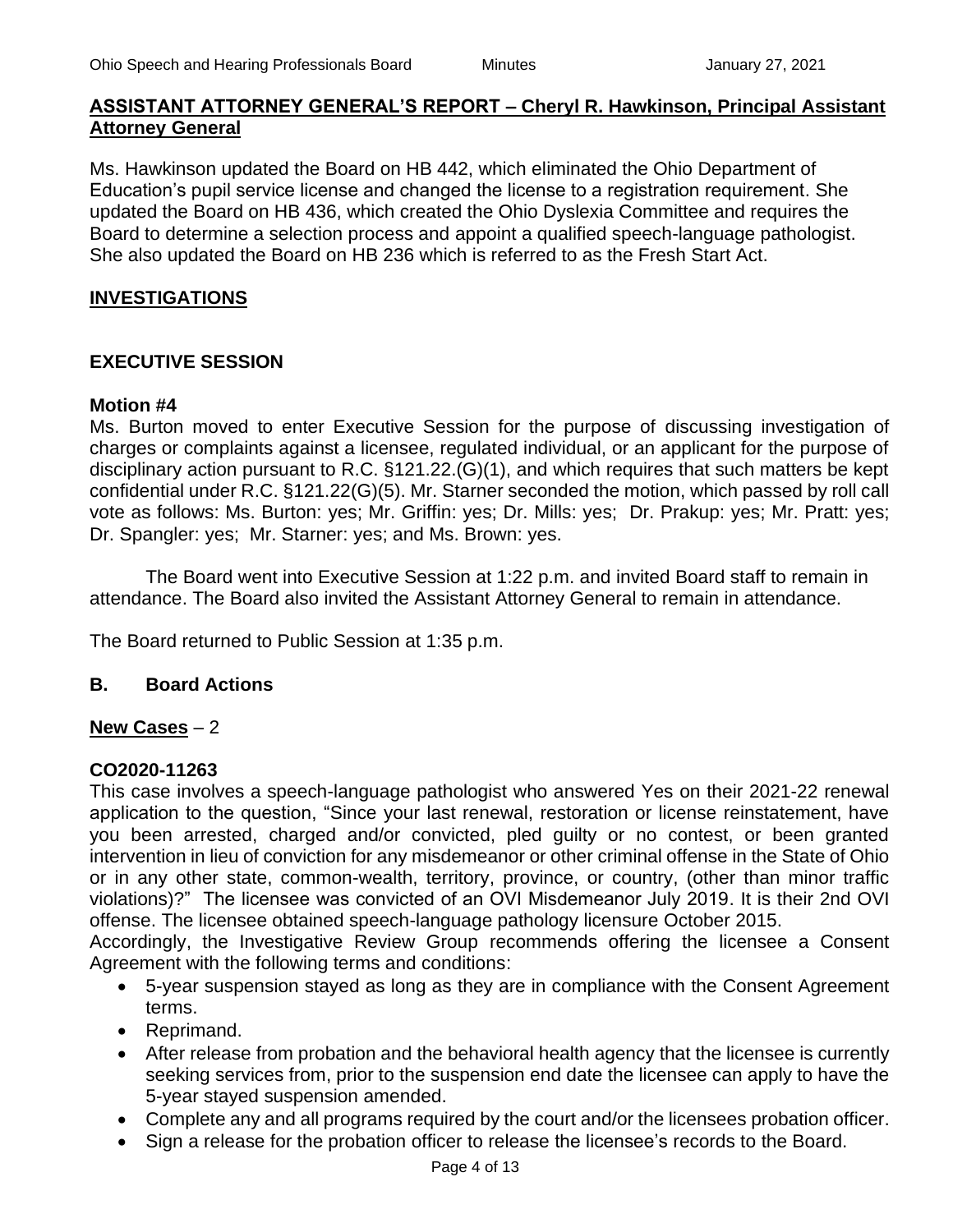- Sign a release for the behavioral health agency to submit the licensee's information (a report) to the Board and address if the licensee is fit to practice.
	- o The reports are to be submitted quarterly to the Board and each quarterly report shall opine that the licensee is fit to practice as an SLP.
- Follow all recommendations by the behavioral health agency.
- Report within 10 days any new conviction and/or if the licensee has resumed treatment then provide a release to the Board to obtain treatment records.
- Must update employment, email address, and all other personal information within 10 days from the effective date of the Consent Agreement.
- Complete the following additional two pre-approved stress related continuing education courses (totaling 2.5 hours) from SpeechPathology.com and pass the post exam:
	- o *The 3 Biggest Stressors for SLPs and What to Do About Them* 1.5 hours
	- o *Stress, Trauma and Mindfulness: Self-Care for Healthcare Professionals* 1 hour
		- If the licensee wants to complete 2.5 hours of different stress related continuing education than above, they must submit the course information to the Board for approval. The courses must have an exam and the licensee must pass it.
	- o The licensee shall submit proof to the Board office no later than 60 days from effective date of the Consent Agreement that the additional 2.5 hours of continuing education was completed and that they passed the exam.
	- o The additional 2.5 hours are not applicable towards the current practice biennium for renewal.
- Audit the licensees continuing education for the next 3 practice bienniums, e.g., 2019-2020, 2021-2022, 2023-2024.
- Sign a release to obtain the licensees Alcoholics Anonymous records.

If the licensee does not agree to the Consent Agreement offer, the Investigative Review Group recommends the Board authorize the Investigative Review Group to issue a Notice of Opportunity for Hearing.

## **Motion #5**

Dr. Spangler moved to accept the Investigative Review Group's recommendation in case number **CO2020-11263**. Mr. Starner seconded the motion. Mr. Pratt abstained. The motion passed unanimously.

## **CO2020-11523**

This case involves a speech-language pathologist whose transcript was never received at the Board office while conditionally licensed/while completing their Supervised Professional Experience (SPE). The licensee failed to update their email address in their eLicense Ohio portal account; therefore, they did not receive several "Submit Transcript" email notifications. After completing SPE they obtained new employment and did not notify the Board. The licensee practiced fulltime without an approved SPE Plan and supervision. The licensee obtained speechlanguage pathology licensure November 2020, the day after their transcript was received at the Board office.

Accordingly, the Investigative Review Group recommends offering the licensee a Consent Agreement with the following terms and conditions for failure to update their contact information and employment pursuant to Ohio Administrative Code (OAC) Section 4753-3-03, failure to submit their transcript and failure to abide by the requirements for conditional licensure until full licensure was granted pursuant to OAC 4753-3-07(B)(5)(c)(ii) and (F)(1) and 4753-3-07(G)(2):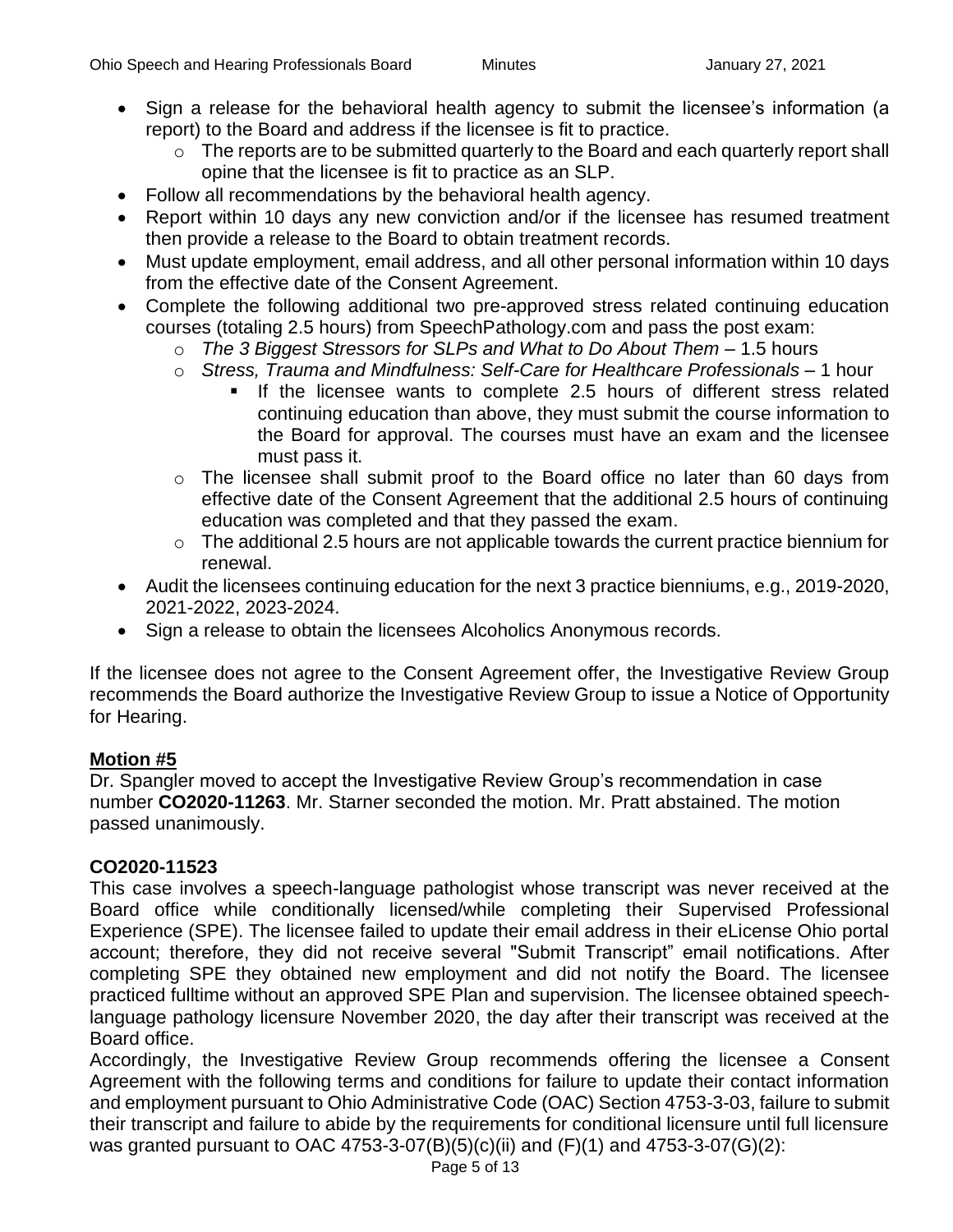- Reprimand.
- Suspend 140 days staying half. The 70 days suspension will be served on designated dates (weekends and holidays).
- Complete and pass the Boards jurisprudence examination.
- Complete 2 continuing education hours in Ethics. Proof of completion of the 2 hours will be due within 60 days from the effective date of the Consent Agreement.

If the licensee does not agree to the Consent Agreement offer, the Investigative Review Group recommends the Board authorize the Investigative Review Group to issue a Notice of Opportunity for Hearing.

#### **Motion #6**

Ms. Burton moved to accept the Investigative Review Group's recommendation in case number **CO2020-11523**. Mr. Griffin seconded the motion. Mr. Pratt abstained. The motion passed unanimously.

## **C. Investigative Report – Ms. Allen**

| OPENED Cases/Investigations since the last Board Meeting 12/7/2020 | 13 |
|--------------------------------------------------------------------|----|
| CLOSED Cases/Investigations since the last Board Meeting 12/7/2020 | 16 |
| <b>Current Open Investigations</b>                                 | 11 |
| Current Open Cases - Due to Monitoring Consent Agreement(s)        |    |
| Current Open Cases - Due to Monitoring Adjudication Order(s)       |    |
| Of Current Investigations - Consumer Complaints                    |    |
| Of Current Investigations - Referral Complaints                    |    |

#### **Of the Investigations currently open, the Investigative Categories are listed below:**

| <b>Application Requirements Not Met</b>                |                   |
|--------------------------------------------------------|-------------------|
| <b>Billing Fraud</b>                                   |                   |
| Continuing Education Violation and/or Self Report      |                   |
| Conviction                                             | $\mathbf{\Omega}$ |
| <b>False or Misleading Advertisement</b>               | $\mathbf{\Omega}$ |
| <b>Falsified/Misleading Application</b>                | 0                 |
| Illegal, Incompetent, or Habitually Negligent Practice |                   |
| <b>Impaired Practice</b>                               | 0                 |
| <b>Misrepresentation of Credentials</b>                |                   |
| Other                                                  | O                 |
| <b>Practicing Under Expired/Inactive License</b>       | 0                 |
| <b>Renewal Issue</b>                                   | 3                 |
| <b>Supervised Professional Experience Violations</b>   | 1                 |
| <b>Unlicensed Practice</b>                             | 2                 |
| Unprofessional/Unethical Conduct                       | 4                 |

#### **Sub-Categories – Unprofessional/Unethical Conduct**

| Hearing Aid – Return and/or Not Working Issues                |  |
|---------------------------------------------------------------|--|
| Non-Medical Referral after Hearing Exam                       |  |
| Expired Practice in a school under ODE Pupil Services License |  |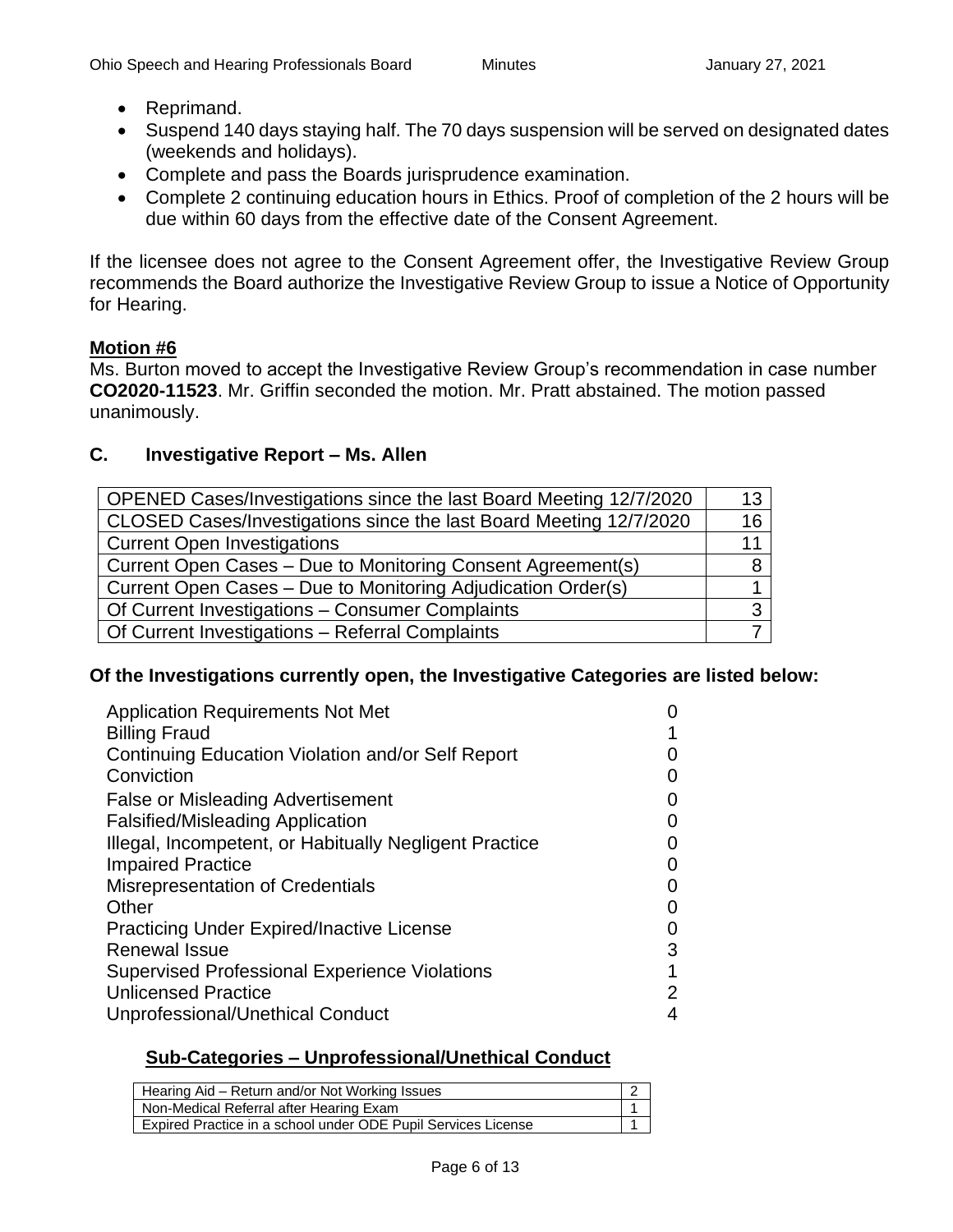**Updates Since the last meeting** – Cases or Other Information Previously Heard by the Board; Other Enforcement Activities and/or Outcome of some of the closed cases:

- Educational Letters 4
- Referral to Other Agency Letters 1

## **Scheduled Hearings**

None to date for 2021

### Post 2020 Hearing Update

An appeal was received after the fifteen-day deadline in CO2020-5659, Gina Now, IL.03216, regarding the Adjudication Order issued to her per the Board's December 7, 2020 Goldman Hearing. Her attorney submitted a request for reconsideration of the Adjudication Order. Ms. Now dismissed her appeal and the Board now has jurisdiction to consider the request for reconsideration.

## **Returned Cases** – 1

#### **CO2020-2684**

This case involves a speech-language pathologist who violated the Health Insurance Portability and Accountability Act (HIPAA). The licensee maintained a copy of their Daily Activity Schedule (Schedule) at their residence after termination from employment. The licensee provided a copy of their Schedule via non-secure email to the Board Investigator, which included patient identifiers and protected health information pursuant HIPAA. The licensee obtained speech-language pathology licensure August 2008. The Board previously heard this case at its December 7, 2020 meeting and agreed with the Investigative Review Group's recommendation to offer a Consent Agreement. The licensee agreed to the terms (*listed below*) and signed the Consent Agreement. Accordingly, the Investigative Review Group recommends the Board approve the signed Consent and close this case after the additional continuing education hours and jurisprudence examination terms are met.

*The terms of the Consent Agreement are as follows:*

- *Reprimand;*
- *Complete an additional 8 hours of continuing education in the following areas: 2 in ethics; 2 related to HIPAA; 2 in confidentiality; 2 in record keeping;*
- *Proof the 8 continuing education hours are due 60 days from the effective date of the Consent Agreement and shall not be applied towards the required 20 hours for the current biennium;*
- *Complete and pass the Boards' jurisprudence examination;*
- *Audit the licensees continuing education hours for the 2019-2020 and 2021-2022 biennium.*

#### **Disciplinary Investigations Statistics for 2020**

Disciplinary Investigative Actions Taken

| Hearings                                                       | 2  |
|----------------------------------------------------------------|----|
| <b>Adjudication Orders</b>                                     | 2  |
| <b>Consent Agreements</b>                                      | 5  |
| Consent Agreements Non-Reportable (Conditional 1 Year License) | 2  |
| <b>Educational Letters</b>                                     | 13 |
| <b>Referrals to Prosecutor</b>                                 | 0  |
|                                                                |    |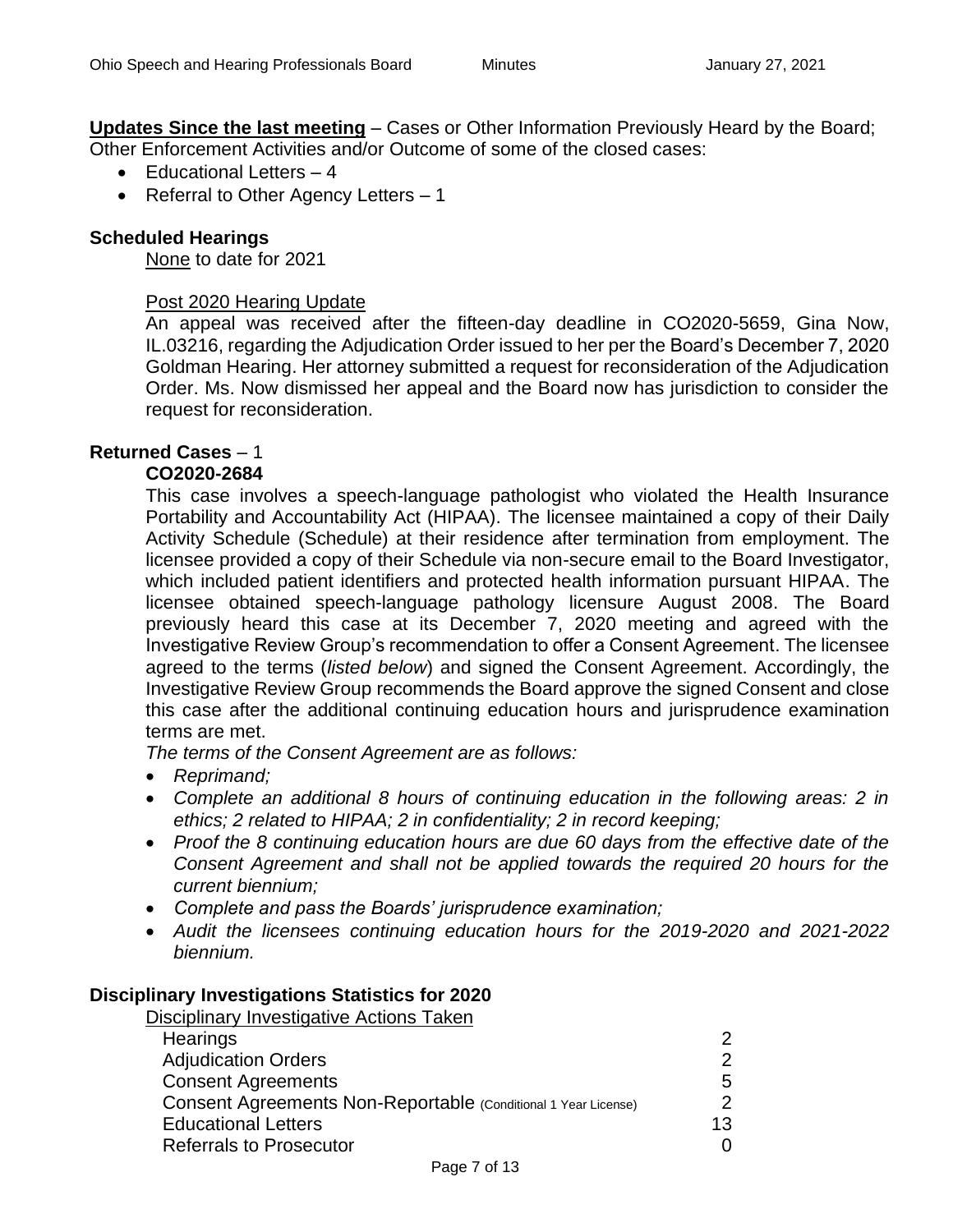## Referrals to Other Agencies 5

| Category of Disciplinary Investigative Actions Taken  |                |
|-------------------------------------------------------|----------------|
| <b>Application Requirements Not Met</b>               | 0              |
| <b>Billing Fraud</b>                                  | 5              |
| <b>Continuing Education Violation</b>                 | 1              |
| Conviction - Disqualifying Offense                    |                |
| <b>False or Misleading Advertisement</b>              | 4              |
| <b>Falsified/Misleading Application</b>               | 0              |
| Illegal, Incompetent or Habitually Negligent Practice |                |
| <b>Impaired Practice</b>                              |                |
| <b>Misrepresentation of Credentials</b>               | 0              |
| Other                                                 | 0              |
| <b>Practicing Under Expired/Inactive License</b>      |                |
| <b>Renewal Issue</b>                                  | 0              |
| <b>Supervised Professional Experience Violations</b>  | 0              |
| <b>Unlicensed Practice</b>                            | $\overline{2}$ |
| Unprofessional/Unethical Conduct                      | 6              |
|                                                       |                |

# **LICENSURE APPROVAL – Carrie Spangler**

## **A. License Review**

#### **Motion #7**

Dr. Spangler confirmed that there were no board members who had a conflict of interest with ratifying the names appearing on the licensure report. Dr. Spangler moved to ratify the Audiology, Hearing Aid Dealers, Hearing Aid Fitters, Hearing Aid Satellites, Conditional Speech-Language Pathology, Speech-Language Pathology, and Trainee Permit licenses granted by the Executive Director since the last Board Meeting. Dr. Mills seconded the motion. The motion passed unanimously.

| <b>License: Number</b> | <b>Issue Date</b> | <b>Applicant Full Name</b> |
|------------------------|-------------------|----------------------------|
| COND.20201590-SP       | 12/3/2020         | Jennifer A. Perdomo        |
| SP.14238               | 12/3/2020         | Carla Anna Ruggieri        |
| HAD.03376              | 12/3/2020         | Kathryn Leigh Cisler       |
| SP.14239               | 12/7/2020         | Kaitlin Marie Kramer       |
| HAD.03377              | 12/7/2020         | Karen S Wood               |
| A.02290                | 12/7/2020         | <b>Brittany Seiler</b>     |
| SP.14240               | 12/7/2020         | Nicole Morgan Schonauer    |
| SP.14241               | 12/8/2020         | Julie Rose Mortellaro      |
| COND.20201591-SP       | 12/8/2020         | Jesse Ann Haney            |
| SP.14242               | 12/14/2020        | Anne Kirschner             |
| SP.14245               | 12/14/2020        | michael eric biel          |
| SP.14244               | 12/14/2020        | Allison Paige Bunger       |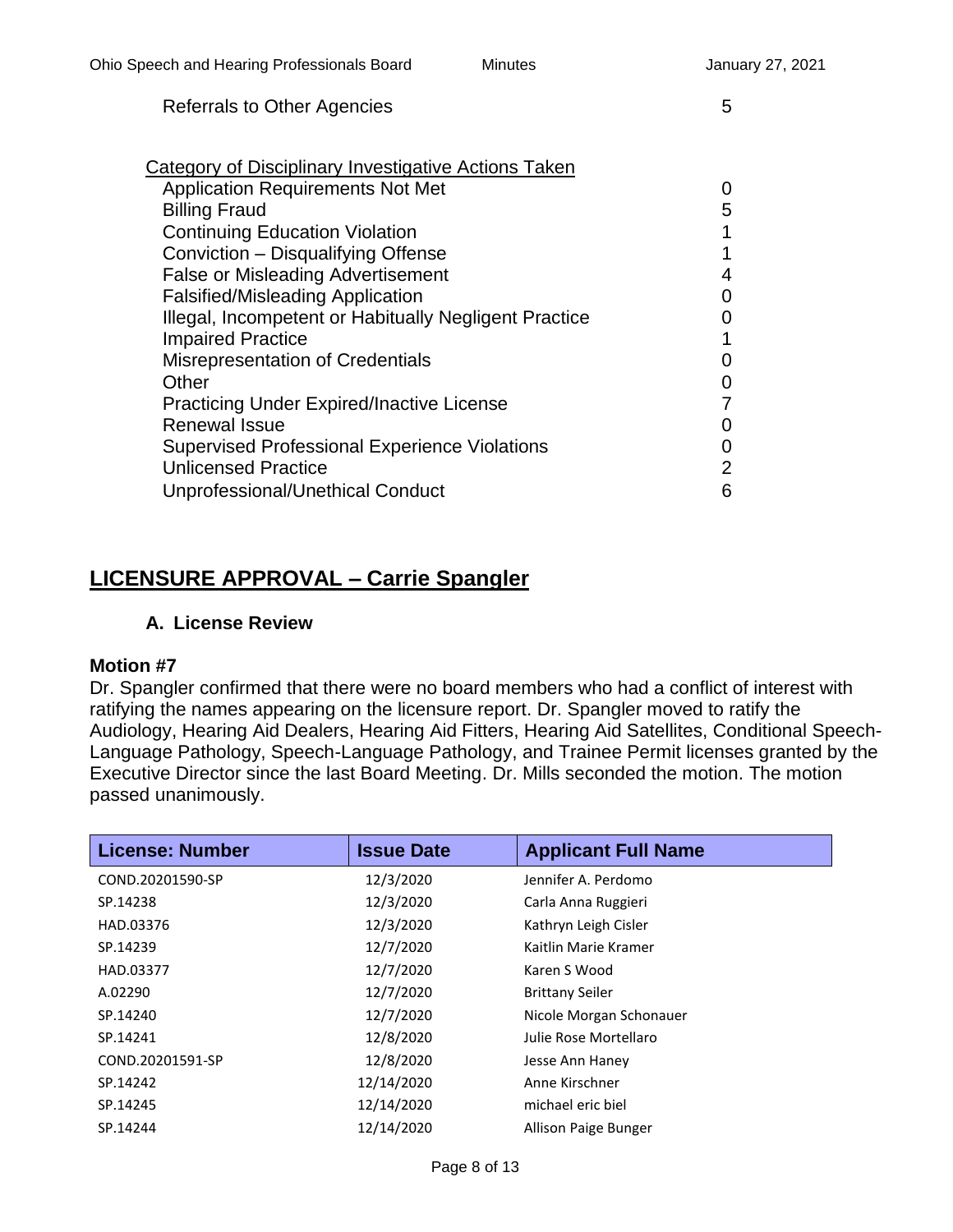Ohio Speech and Hearing Professionals Board Minutes Minutes January 27, 2021

| IL.03437         | 12/14/2020 | Kyle M Valatka                |
|------------------|------------|-------------------------------|
| SP.14243         | 12/14/2020 | Thamar Raymond                |
| TP.11242         | 12/16/2020 | Zachary Allen Baker           |
| SP.14246         | 12/17/2020 | Tracy Jean Heupel             |
| SP.14247         | 12/17/2020 | Delaney Gardner               |
| SP.14249         | 12/18/2020 | Emily Kristen Ladd            |
| SP.14248         | 12/18/2020 | Nayiri Adessian               |
| IL.03438         | 12/18/2020 | <b>Michael Anderson</b>       |
| COND.20201592-SP | 12/22/2020 | Veronica Karen Musser         |
| SP.14250         | 12/22/2020 | Amanda Marie Alflen           |
| HAD.00100-SAT    | 12/22/2020 | Neena Newton                  |
| HAD.00101-SAT    | 12/22/2020 | Neena Newton                  |
| TEMP.00039-SP    | 12/22/2020 | Cathy A. Runnels              |
| HAD.00098-SAT    | 12/22/2020 | Neena Newton                  |
| HAD.00099-SAT    | 12/22/2020 | Neena Newton                  |
| COND.20201596-SP | 12/30/2020 | Katelyn Baker                 |
| SP.14253         | 12/30/2020 | Victoria Rose Lord            |
| TEMP.00040-SP    | 12/30/2020 | Jennifer Corie                |
| SP.14252         | 12/30/2020 | Alison Ronau                  |
| TEMP.00041-SP    | 12/30/2020 | Lanni Reisinger               |
| TP.11244         | 12/30/2020 | Alexander James Lakos         |
| COND.20201593-SP | 12/30/2020 | Amber Elaine Cohagen          |
| COND.20201594-SP | 12/30/2020 | Olivia Cunningham             |
| SP.14251         | 12/30/2020 | Katelyn Jenny                 |
| COND.20201595-SP | 12/30/2020 | Gianna Danielle Mattiuz       |
| HAD.00102-SAT    | 12/30/2020 | Sound Hearing II              |
| TP.11243         | 12/30/2020 | Chelsey Nicole Doyle          |
| COND.20201597-SP | 12/31/2020 | Kelsey Marie Adams            |
| COND.20201605-SP | 12/31/2020 | McKenzie May Springford       |
| COND.20201599-SP | 12/31/2020 | Abigail Fleeson               |
| COND.20201600-SP | 12/31/2020 | Olivia Ann Edelman            |
| COND.20201606-SP | 12/31/2020 | Eleni Panaiota Magiassos      |
| COND.20201604-SP | 12/31/2020 | Demetra Kontos                |
| COND.20201601-SP | 12/31/2020 | Devin R. Buffa                |
| COND.20201598-SP | 12/31/2020 | Tatum E. Sheets               |
| COND.20201602-SP | 12/31/2020 | Shannon M Robbins             |
| SP.14254         | 12/31/2020 | <b>Emily Cavanaugh</b>        |
| COND.20201603-SP | 12/31/2020 | Courtney Jean Hephner         |
| SP.14255         | 1/4/2021   | Jaci Cheeseman                |
| SP.14256         | 1/4/2021   | Molly J Manning               |
| SP.14257         | 1/4/2021   | Kirsten Leigh Motley          |
| SP.14258         | 1/7/2021   | Pooja Teresa Thundathil       |
| SP.14260         | 1/7/2021   | Megan Rose Hummel             |
| SP.14261         | 1/7/2021   | Bridget T. Trimble            |
| COND.20211607-SP | 1/7/2021   | claire crosby                 |
| SP.14259         | 1/7/2021   | <b>Shelby Rose Montgomery</b> |
| A.02291          | 1/7/2021   | Jennifer Clair Thomson        |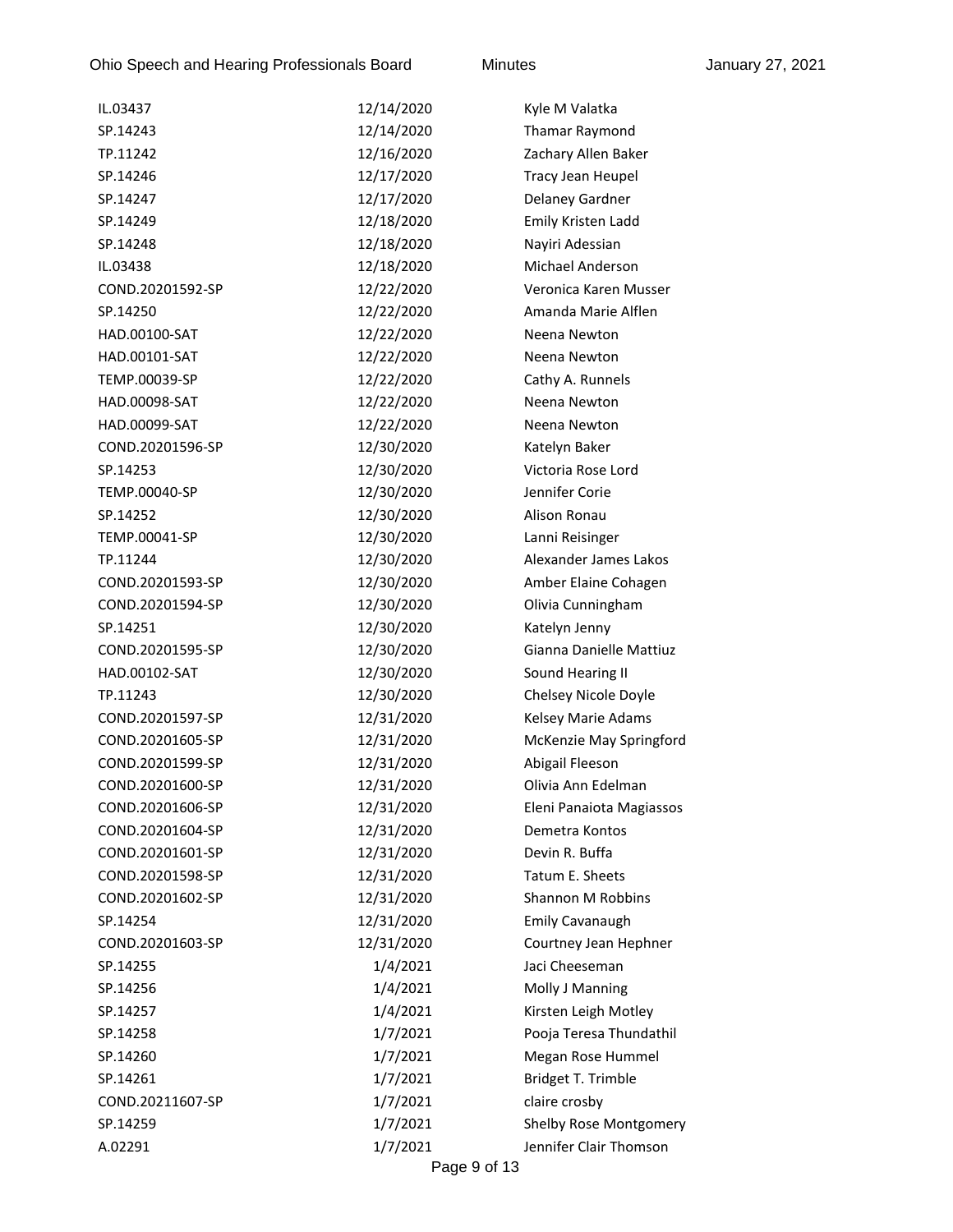Ohio Speech and Hearing Professionals Board Minutes Minutes January 27, 2021

| HAD.00103-SAT | 1/7/2021  | Michael R Pratt              |
|---------------|-----------|------------------------------|
| A.02292       | 1/8/2021  | Amy Myrissa Schroeder        |
| SP.14265      | 1/8/2021  | Lisa A Edmonds               |
| SP.14264      | 1/8/2021  | Emma Patricia Laurash        |
| SP.14262      | 1/8/2021  | <b>Emily Ann Catanzarite</b> |
| SP.14263      | 1/8/2021  | Courtney Halbower            |
| SP.14266      | 1/11/2021 | Allison Smolarski            |
| HAD.03378     | 1/13/2021 | Lara Harless                 |
| SP.14272      | 1/14/2021 | Lori Bartels-Tobin           |
| SP.14267      | 1/14/2021 | Samantha Danielle Newman     |
| SP.14273      | 1/14/2021 | Allie Huffman                |
| SP.14269      | 1/14/2021 | Shelby Ruth Masland          |
| SP.14270      | 1/14/2021 | Kathleen Ann Heitz           |
| SP.14271      | 1/14/2021 | Shereen Wilburn              |
| SP.14268      | 1/14/2021 | Stephanie Simpkins           |
| SP.14274      | 1/19/2021 | <b>Justin Edward Bacon</b>   |
| TP.11245      | 1/21/2021 | Shannon Lee Popham           |
|               |           |                              |

# **Audiology Aides**

None

## **Speech-Language Pathology Aides**

None

**Licensure Applications**

None

**Special Applications**

None

## **LICENSING SUMMARY**

| Audiology                             | 1,083  |
|---------------------------------------|--------|
| <b>Audiology Aide</b>                 | 96     |
| Conditional Speech-Language Pathology | 396    |
| Dual - Audiology and Speech-Language  | 32     |
| <b>Hearing Aid Dealers</b>            | 235    |
| <b>Hearing Aid Satellites</b>         | 412    |
| <b>Hearing Aid Fitters</b>            | 457    |
| <b>Inactive Audiology</b>             | 68     |
| Inactive Speech-Language Pathology    | 372    |
| Speech-Language Pathology             | 8,053  |
| Speech-Language Pathology Aide        | 5      |
| <b>Trainee Permit Holders</b>         | 53     |
| <b>TOTAL</b>                          | 11,262 |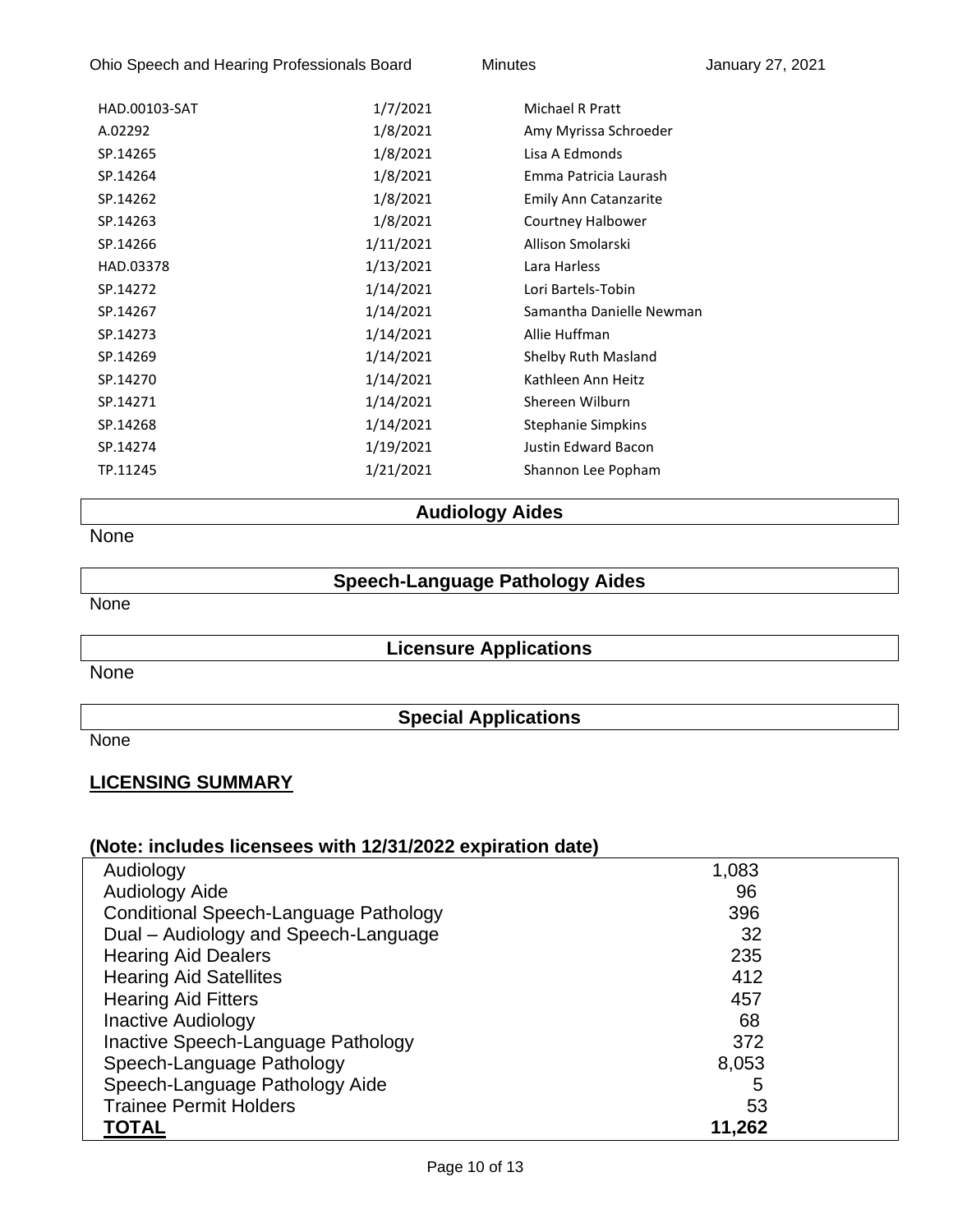| October 2020 completed renewals         |       |
|-----------------------------------------|-------|
| Audiology                               | 281   |
| Audiology Aide                          | 25    |
| <b>Hearing Aid Dealers</b>              | 45    |
| <b>Hearing Aid Fitters</b>              | 64    |
| <b>Inactive Audiology</b>               | 11    |
| Inactive Speech-Language Pathology      | 43    |
| Speech-Language Pathology               | 1,518 |
| Speech-Language Pathology Aide          |       |
| <b>Total Renewals Month of October:</b> | 1,988 |

| November 2020 completed renewals         |       |  |
|------------------------------------------|-------|--|
| Audiology                                | 245   |  |
| Audiology Aide                           | 8     |  |
| <b>Hearing Aid Dealers</b>               | 43    |  |
| <b>Hearing Aid Fitters</b>               | 62    |  |
| <b>Inactive Audiology</b>                | 8     |  |
| Inactive Speech-Language Pathology       | 58    |  |
| Speech-Language Pathology                | 1,597 |  |
| Speech-Language Pathology Aide           |       |  |
| <b>Total Renewals Month of November:</b> | 2,023 |  |

| December 2020 completed renewals         |       |  |
|------------------------------------------|-------|--|
| Audiology                                | 361   |  |
| Audiology Aide                           | 13    |  |
| <b>Hearing Aid Dealers</b>               | 51    |  |
| <b>Hearing Aid Fitters</b>               | 121   |  |
| <b>Inactive Audiology</b>                | 6     |  |
| Inactive Speech-Language Pathology       | 28    |  |
| Speech-Language Pathology                | 2,547 |  |
| Speech-Language Pathology Aide           |       |  |
| <b>Total Renewals Month of December:</b> | 2,766 |  |

| January 2021 completed renewals (Note: up to 1/21/2021) |     |
|---------------------------------------------------------|-----|
| Audiology                                               | 25  |
| Audiology Aide                                          |     |
| <b>Hearing Aid Dealers</b>                              | 4   |
| <b>Hearing Aid Fitters</b>                              | 12  |
| <b>Inactive Audiology</b>                               | 8   |
| Inactive Speech-Language Pathology                      | 63  |
| Speech-Language Pathology                               | 203 |
| Speech-Language Pathology Aide                          |     |
| <b>Total Renewals Month of January:</b>                 | 316 |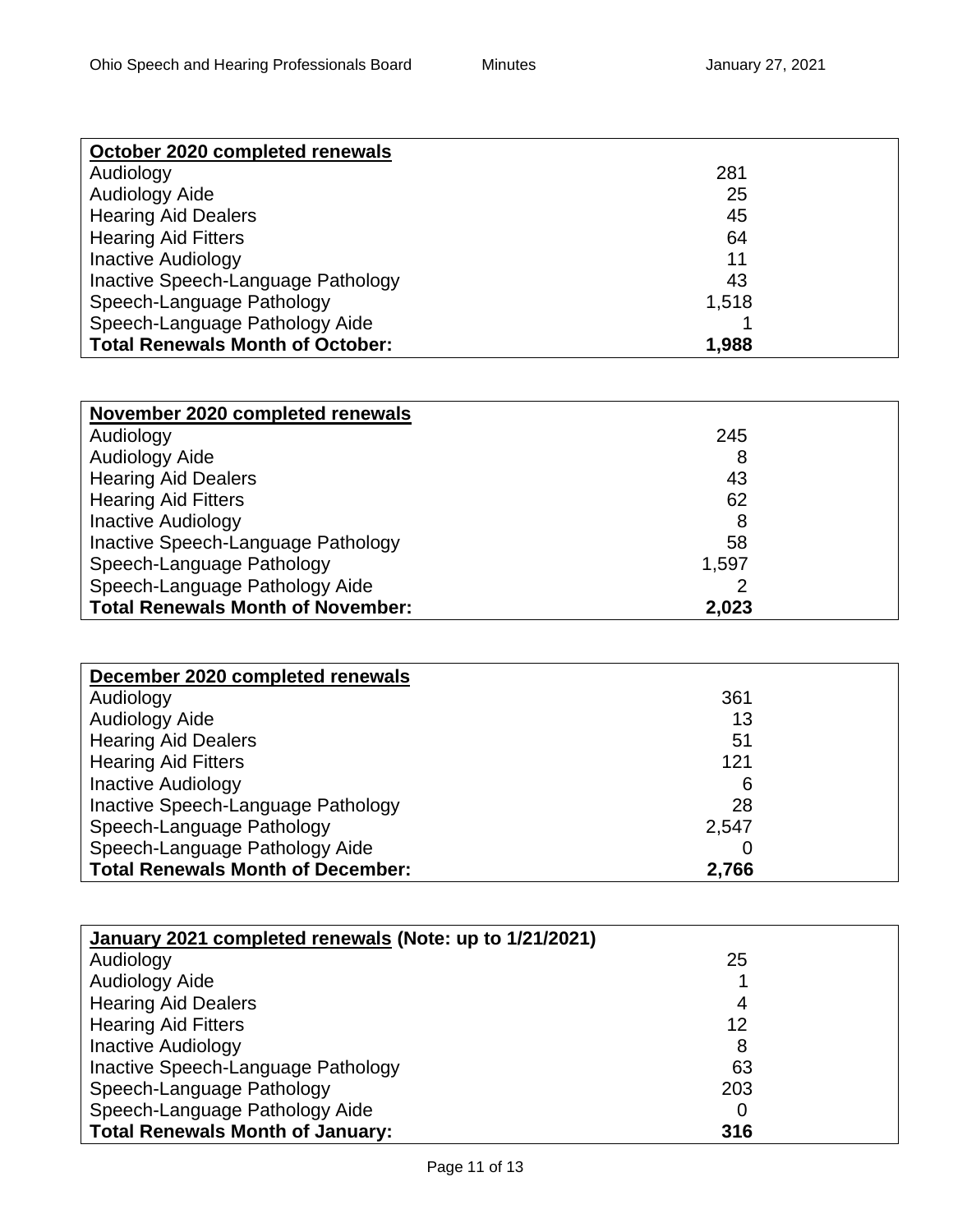| Pending Renewals (Note: since 1/22/2021)                           |       |  |  |
|--------------------------------------------------------------------|-------|--|--|
| (Note: summary reflects licensees with a 7/1/2021 expiration date) |       |  |  |
| Audiology                                                          | 207   |  |  |
| Audiology Aide                                                     | 43    |  |  |
| <b>Hearing Aid Dealers</b>                                         | 87    |  |  |
| <b>Hearing Aid Satellites</b>                                      | 224   |  |  |
| <b>Hearing Aid Fitters</b>                                         | 188   |  |  |
| <b>Inactive Audiology</b>                                          | 33    |  |  |
| Inactive Speech-Language Pathology                                 | 186   |  |  |
| Speech-Language Pathology                                          | 2,178 |  |  |
| Speech-Language Pathology Aide                                     |       |  |  |
| Total Licensees with 7/1/2021 expiration date:                     | 3,148 |  |  |

## **BOARD BUSINESS**

A. Forensic Experiential Trauma Interview Training

The Board reviewed and discussed a proposed training for the board investigator focused on trauma-informed investigative techniques. The Board noted that this type of training was a recommendation from the Strauss Workgroup.

#### **Motion #8**

Mr. Starner moved to approve \$2,090 for the board investigator to complete Forensic Experiential Trauma Interview Training. Dr. Prakup seconded the motion. The motion passed unanimously.

B. Ohio Dyslexia Committee Appointment

The Board reviewed and discussed the House Bill 432 which created the Ohio Dyslexia Committee and requires the Board to determine a process to appoint a speech-language pathologist to serve on the committee.

#### **Motion #9**

Dr. Spangler moved that to appoint a qualified speech-language pathology board member as the Board's selection process for the Ohio Dyslexia Committee. Mr. Pratt seconded the motion. The motion passed unanimously.

The Board discussed the appointment of a speech-language pathology board member to serve on the Ohio Dyslexia Committee. The Board recommended that Steven Griffin be appointed to the committee.

#### **Motion #10**

Dr. Prakup moved that the Board appoint Steven Griffin to serve on the Oho Dyslexia Committee. Mr. Pratt seconded the motion. The motion passed unanimously.

The Board took a recess at approximately 2:10 p.m. and returned to public session at approximately 2:15 p.m.